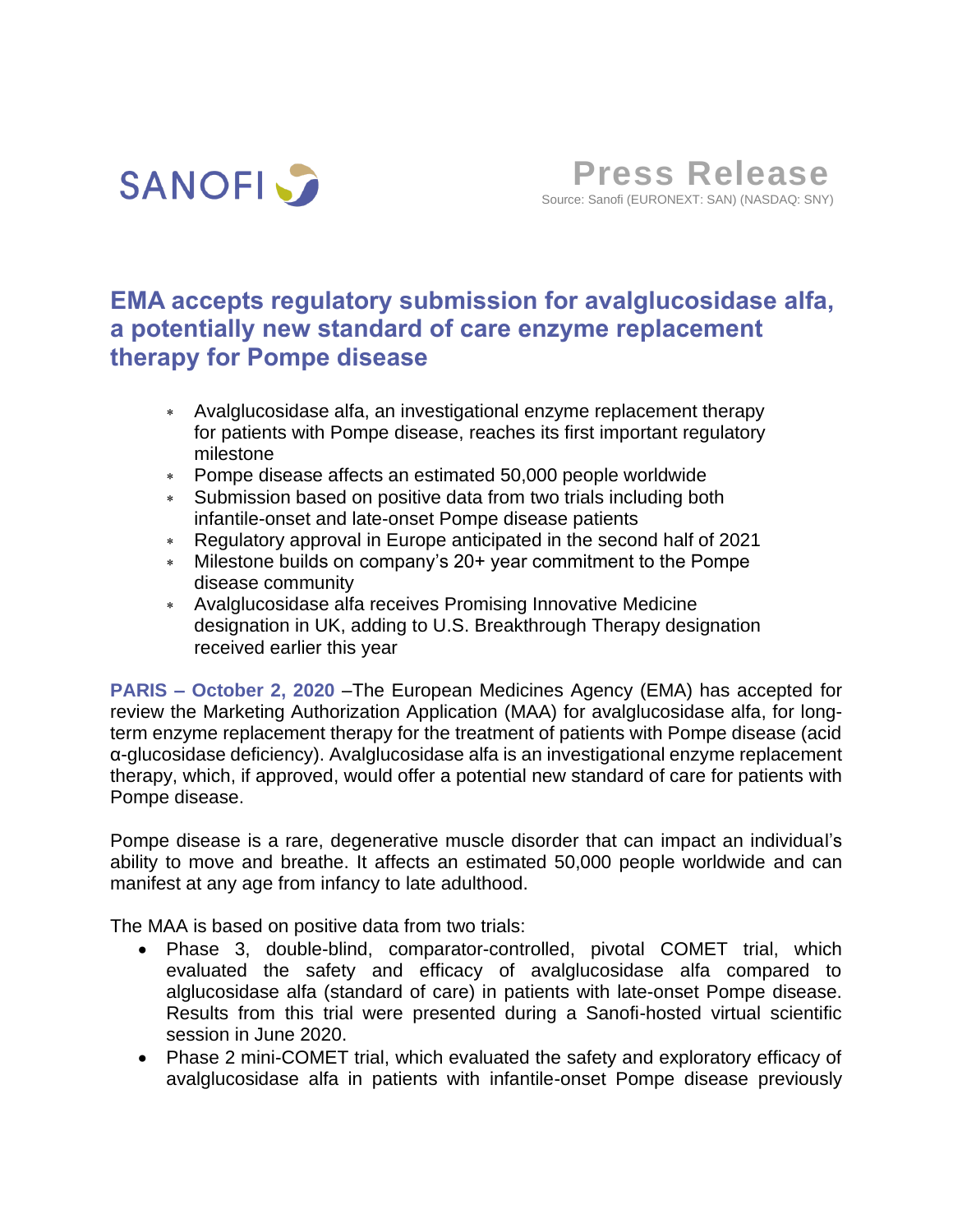treated with alglucosidase alfa. Results from this trial were presented at the WORLD*Symposium*, in February 2020.

Pompe disease is caused by a genetic deficiency or dysfunction of the lysosomal enzyme acid alpha-glucosidase (GAA), which results in build-up of complex sugars (glycogen) in muscle cells throughout the body. The accumulation of glycogen leads to irreversible damage to the muscles, including respiratory muscles, such as the diaphragm muscle that supports the lungs, and other skeletal muscles that affect mobility. Avalglucosidase alfa is designed to improve the delivery of GAA enzyme into the lysosomes of muscle cells to breakdown glycogen and help address respiratory impairment, as well as decreased muscle strength and function (i.e. mobility), which are critical manifestations of Pompe disease.

The Medicines and Healthcare Products Regulatory Agency in the UK has granted Promising Innovative Medicine designation for avalglucosidase alfa, an early indication that the investigational therapy is a promising candidate for the Early Access to Medicines Scheme in the UK.<sup>i</sup>

The U.S. Food and Drug Administration has granted Breakthrough Therapy and Fast Track designations to avalglucosidase alfa.

# **Delivery of GAA to Clear Glycogen**

To reduce the glycogen accumulation caused by Pompe disease, the GAA enzyme must be delivered into the lysosomes within muscle cells. Research led by Sanofi has focused on ways to enhance the delivery of GAA into the lysosomes of muscle cells by targeting the mannose-6-phosphate (M6P) receptor that plays a key role in the transport of GAA.

Avalglucosidase alfa is designed with approximately 15-fold increase in M6P content, compared to alglucosidase alfa, and aims to help improve cellular enzyme uptake and enhance glycogen clearance in target tissues.<sup>ii</sup> The clinical relevance of this difference has not been confirmed.

Avalglucosidase alfa is currently under clinical investigation and its safety and efficacy have not been evaluated by any regulatory authority worldwide.

## **About Sanofi**

Sanofi is dedicated to supporting people through their health challenges. We are a global biopharmaceutical company focused on human health. We prevent illness with vaccines, provide innovative treatments to fight pain and ease suffering. We stand by the few who suffer from rare diseases and the millions with long-term chronic conditions.

With more than 100,000 people in 100 countries, Sanofi is transforming scientific innovation into healthcare solutions around the globe.

Sanofi, Empowering Life